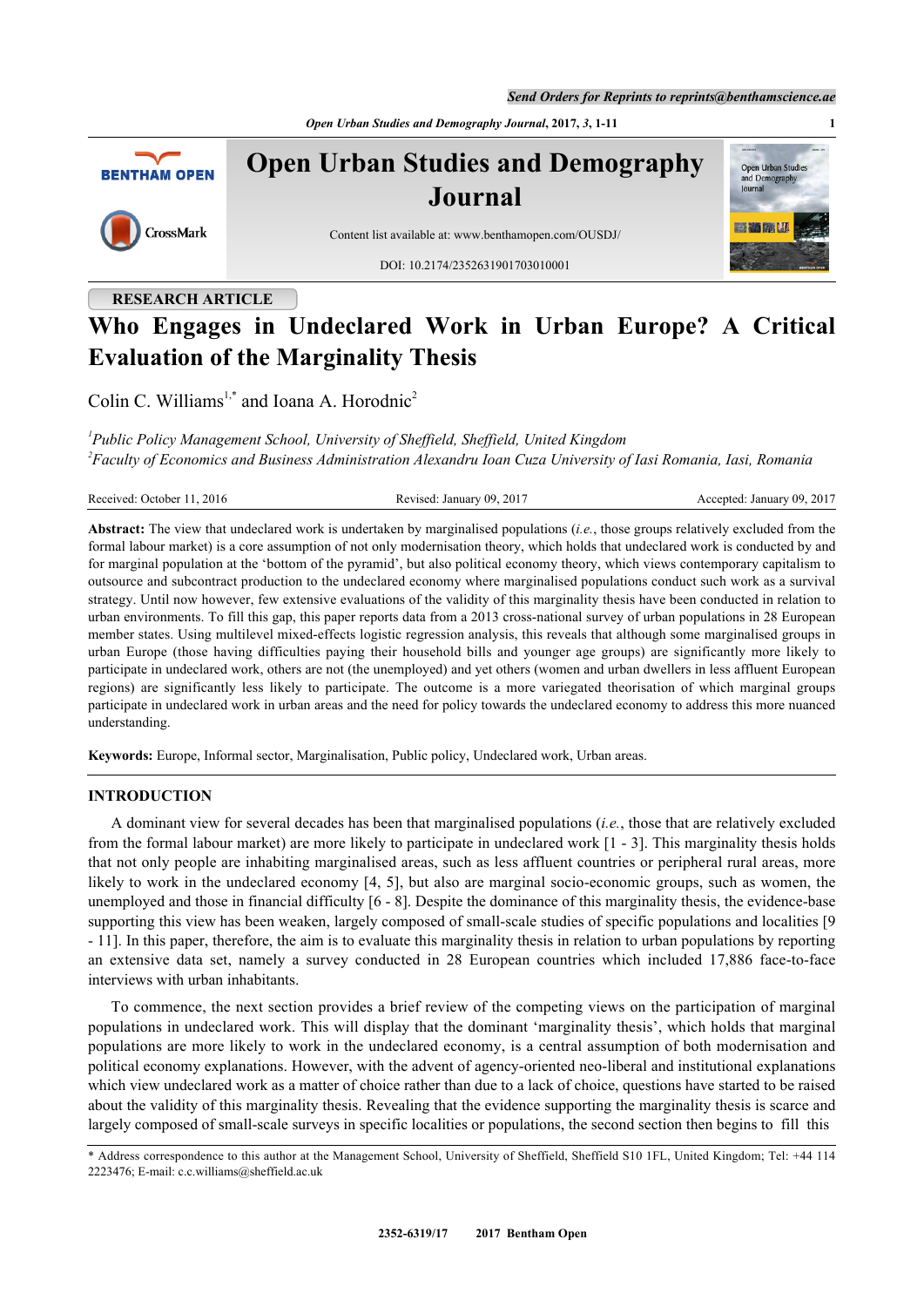gap by introducing the methodology used in an extensive 2013 survey of participation in undeclared work across 28 European countries which included 17,886 face-to-face interviews with urban inhabitants. The third section reports which urban populations engaged in undeclared work in the European Union. This will reveal that whether marginal populations are more likely to work in the undeclared economy depends on which marginal groups are considered. Although some marginal populations are more likely to work in the undeclared economy, some are not, and yet others significantly less likely to do so. In the fourth and final section, conclusions are then drawn by discussing the implications for theory and policy of the findings.

At the outset, a definition of undeclared work is required. The widespread consensus in the literature is that undeclared work comprises paid activities not declared to the authorities for tax, social security and/or labour law purposes when they should be declared [\[12](#page-8-3) - [16](#page-8-4)]. If a paid activity varies in additional ways to the formal economy, then this paid activity is not here defined as undeclared work. For instance, if illegal goods and/or services are traded, such as illegal drugs, then this paid activity is part of the broader 'criminal' economy rather than the undeclared economy, whilst if the activity is unpaid, it belongs to the wholly separate unpaid economy. However, blurred boundaries remain, including when activity is reimbursed using in-kind favours or gifts. Here, and mirroring the 2013 survey analysed, activity that is reimbursed in-kind or with gifts are excluded from the analysis. Also, we excluded from the analysis the declared employees in declared jobs who receive some of their wage as a declared salary and some as an additional undeclared ("envelope") wage. Instead, only activities that are wholly undeclared for tax, social security and/or labour law purposes are included.

# **COMPETING PERSPECTIVES ON WHO ENGAGES IN UNDECLARED WORK**

The 'marginality thesis' holds that marginal populations, which are usually loosely defined, are more likely to participate in undeclared work [[1](#page-7-0) - [3\]](#page-7-1). This is the case both for inhabitants of marginalised places as well as marginal groups who are relatively excluded from the formal labour market. On the one hand, there has been a long-standing belief at all spatial scales that the undeclared economy is more prevalent in poorer areas. This is viewed as the case whether one is discussing global regions [[4](#page-7-2), [17\]](#page-8-5), variations between nations [[14,](#page-8-6) [18](#page-8-7)], local and regional variations [[9](#page-8-1), [16\]](#page-8-4) or urban-rural variations [\[19](#page-8-8), [20](#page-8-9)]. On the other hand, groups that are relatively marginalised from the formal labour market are also believed to be more likely to work in the undeclared economy. For example, the unemployed are believed to be more likely to work in the undeclared economy than those who have formal employment [\[6](#page-7-4) - [8](#page-8-0), [10](#page-8-10), [21\]](#page-8-11), women more likely than men [\[5](#page-7-3), [10](#page-8-10), [11,](#page-8-2) [22\]](#page-8-12), and those with financial difficulties more likely to work in the undeclared economy than those without such difficulties [\[3](#page-7-1), [23](#page-8-13), [24](#page-8-14)].

This marginality thesis is a result of, and a key facet of, two dominant theoretical explanations of the undeclared economy. In modernisation theory, the undeclared economy is leftover from a previous regime that continues in peripheral enclaves that have not yet been subjected to modernisation and economic development. The undeclared economy is consequently seen to be disconnected from the formal economy and to be typically participated in by marginal groups such as the uneducated who operate small unproductive enterprises serving the 'bottom of the pyramid' market in that they produce poor quality products for less affluent consumers using little capital and adding little value [\[25](#page-8-15), [26](#page-8-16)].

In political economy theory, meanwhile, the undeclared economy is seen as an inherent feature of an emergent deregulated global economy in which outsourcing and subcontracting are principal means by which undeclared work is integrated into contemporary capitalism so that production costs can be reduced [\[7](#page-8-17), [8,](#page-8-0) [27](#page-8-18), [28\]](#page-8-19). Accompanying deregulation is a reduction of state intervention in social protection causes those excluded from the formal labour market and social protection to be pushed into the undeclared economy as a last resort and survival practice [[5,](#page-7-3) [8](#page-8-0), [28\]](#page-8-19). In the political economy perspective, therefore, the undeclared economy is a 'necessity-driven' realm in which marginal populations excluded from the formal economy and social protection [[21,](#page-8-11) [29\]](#page-8-20).

However, this dominant marginality thesis has been regularly contested over the past few decades. Based on the view that necessity is not the sole universal determinant of participation in undeclared work, it has been argued that it is not always marginal populations who work in the undeclared economy. Indeed, several studies display that the undeclared economy is less rife in deprived regions and localities [\[16,](#page-8-4) [24,](#page-8-14) [30](#page-8-21), [31\]](#page-8-22), and that the unemployed participate less in undeclared work than those with formal jobs [[32](#page-8-23) - [35\]](#page-8-24). At least four reasons have been given for this finding. First, they lack the resources (such as a car or tools) required to participate in a wide range of undeclared work [[24,](#page-8-14) [33\]](#page-8-25), secondly, they receive and hear about fewer opportunities to work undeclared due to their smaller and more confined social networks [\[36](#page-9-0) - [38\]](#page-9-1), thirdly, they lack the skills and competencies to conduct undeclared work [\[34](#page-8-26), [39](#page-9-2)] since if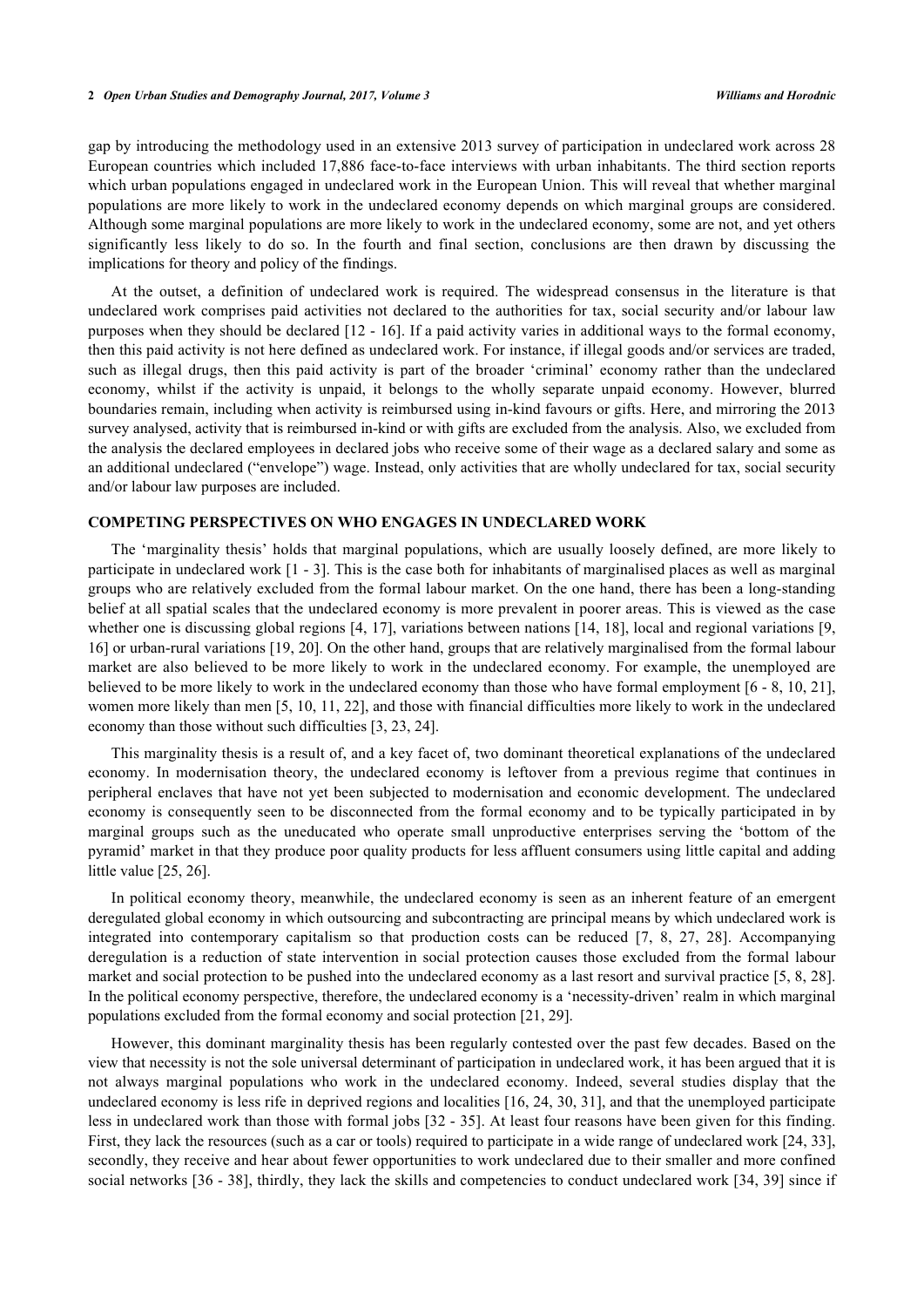these are inadequate to find a formal job, they are also likely to be inadequate to find undeclared work; and fourth and finally, they fear detection from the authorities because claiming welfare benefits illicitly is commonly seen as a more serious misdemeanour than tax evasion [\[40](#page-9-3), [41\]](#page-9-4). Women, moreover, are often found to participate less than men in the undeclared economy [[42,](#page-9-5) [43](#page-9-6)], and those with financial difficulties are asserted to work less in the undeclared economy than those without such difficulties [\[44](#page-9-7)].

This questioning of the marginality thesis derives from agency-oriented theoretical explanations of the undeclared economy. On the one hand, neo-liberals have portrayed those working in the undeclared economy as rational economic actors who decide whether to operate undeclared by weighing up the costs of undeclared work and benefits of operating legitimately. For these scholars, high taxes, burdensome regulations and public sector corruption result in citizens voluntarily leaving the formal economy and turning to the undeclared economy [[45](#page-9-8) - [47\]](#page-9-9). On the other hand, another agency-oriented perspective has drawn upon institutional theory [\[48](#page-9-10)] and adopted a more 'social actor' approach which views work in the undeclared economy as illegal in the eyes of formal institutions but socially legitimate in the eyes of informal institutions (citizens' norms, values and beliefs) [\[49](#page-9-11) - [55\]](#page-9-12). When symmetry exists between formal and informal institutions, undeclared work will only occur unintentionally such as when there is a lack of understanding of the laws and regulations. When institutional asymmetry exists nevertheless, work in the undeclared economy prevails. As such, the greater the asymmetry between formal and informal institutions, the more prevalent is work in the undeclared economy [\[56](#page-9-13) - [60\]](#page-10-0).

Till now, most studies (including those reported above) of who participates in undeclared work have been smallscale surveys of specific localities and/or population groups. Few, if any, extensive cross-national surveys have been conducted that examine who participates in undeclared work and thus test the validity of the marginality thesis in relation to urban populations. Here, therefore, we turn attention to a data-set which begins to fill this major gap.

## **METHODOLOGY**

To evaluate the validity of the dominant marginality thesis, we here use the Special Eurobarometer No. 402. Using the same sampling method as other Eurobarometer surveys, 27,563 face-to-face interviews were undertaken during April and May 2013 in all 28 member states of the European Union, with some 500 conducted in smaller countries and 1,500 in larger nations. In every country, a multi-stage random (probability) sampling methodology was used which ensure that on the issues of gender, age, region and whether it is an urban or rural area, the sample was proportionate to the distribution of the population in each country. Some 17,886 face-to-face interviews were thus conducted with people living in urban areas. This population is here the focus of our analysis. In the descriptive analysis below, we use the sampling weighting scheme as suggested by the literature [[61](#page-10-1) - [63](#page-10-2)]. In the multivariate analysis nonetheless, there is debate over whether to do so or not [[61](#page-10-1) - [64\]](#page-10-3). Given that the majority opinion is that the weighting scheme should not be used, we here decided not to do so for the multivariate analysis.

The face-to-face interviews were in the national language with adults aged 15 years and older. The interviews built rapport with the participants before posing the more sensitive questions, starting off with questions about their attitudes towards the undeclared economy, followed by questions on which goods and services had been purchased on an undeclared basis by them. Only after this were questions put regarding their own participation in undeclared work. Examining the responses of the interviewers about their perceived reliability of the interviews conducted, cooperation of the respondents was deemed bad in just 1.1 per cent of the interviews completed. Cooperation was said to be excellent in 63.9 per cent, fair in 28,9 per cent and average in 6.1 per cent.

Given this, attention can turn to an analysis of the results. To do this, we here use multilevel mixed-effects logistic regression analysis. The dependent variable measures whether respondents participated in undeclared work and is based on the question 'Apart from regular employment, have you yourself carried out any undeclared paid activities in the last 12 months?'. The independent variables used to analyse whether marginalised populations are more likely to participate in undeclared work are divided into socio-demographic, socio-economic and spatial variables and are as follows:

• Socio-demographic independent variables: Gender ( $1 =$  males,  $0 =$  females), Age ( $1 = 15$  to 24 years old,  $2 = 25$ to 39 years old,  $3 = 40$  to 54 years old,  $4 = 55$  years old and over), Marital Status (1 = married/ remarried, 2 = cohabiters,  $3 = \text{single}$ ,  $4 = \text{separated}$  or divorced, widowed and other form of marital status), People  $15 + \text{years}$ in own household (1 = one person, 2 = two persons, 3 = three persons, 4 = four persons or more), Children up to 14 years old in the household (1 = having children,  $0 =$  not having children), Tax morality index (Constructed index of self-reported tolerance towards tax non-compliance).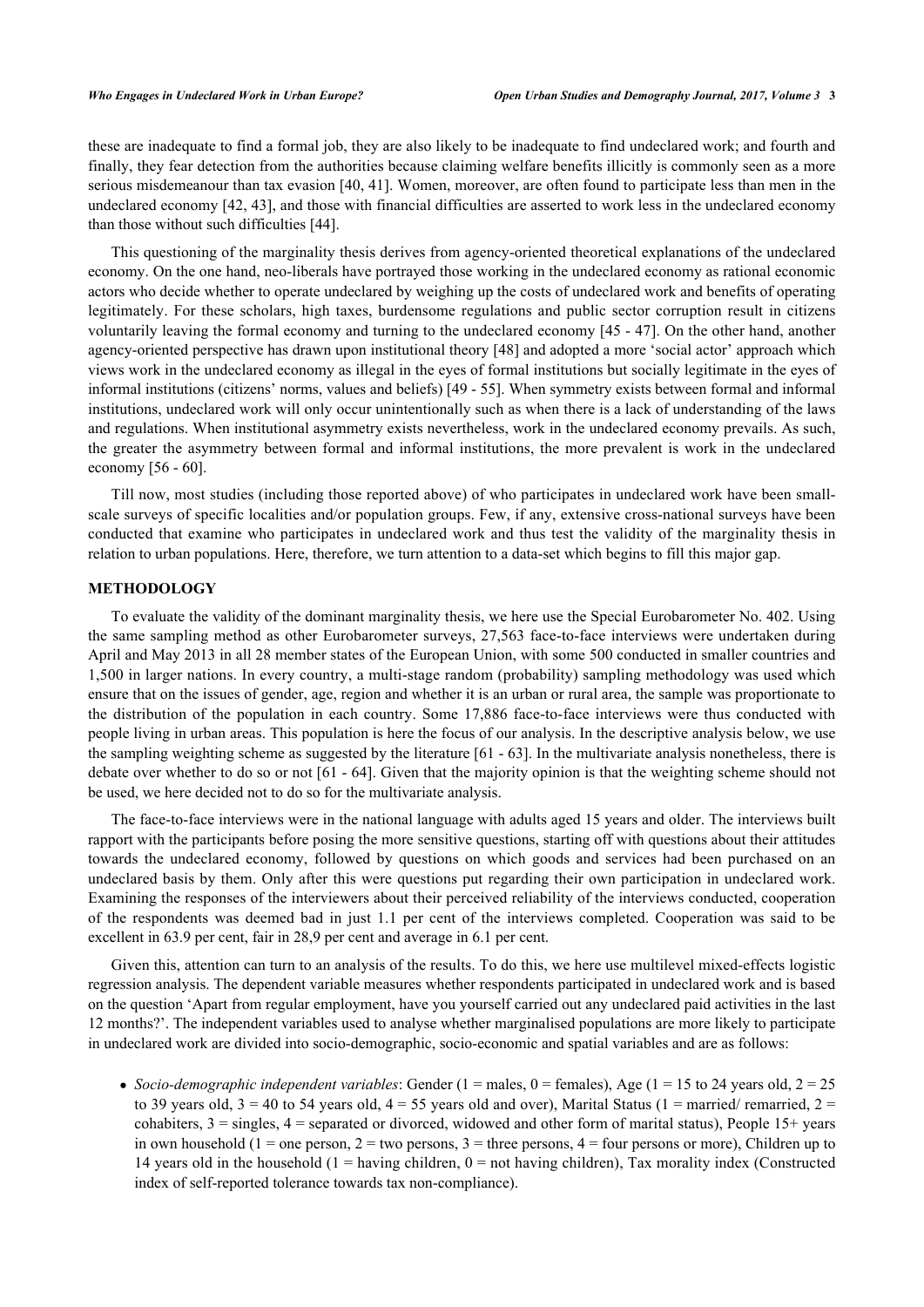- *Socio-economic independent variables*: Employment status (1 = employed respondents, 0 = unemployed respondents), Difficulties paying bills (1 = most of the time, 2 = occasionally, 3 = almost never/never).
- Spatial independent variables: Area respondent lives  $(1 = \text{large urban area}, 0 = \text{small or middle sized town})$ , Region (1 = Western Europe, 2 = Southern Europe, 3 = East-Central Europe,  $4$  = Nordic nations).

We kept in the analysis only the individuals for which data on each and every independent variable is available. Below, we report the findings.

# **FINDINGS**

### **Descriptive Statistics**

As Table **[1](#page-3-0)** displays, 4 per cent of the respondents who live in urban areas reported that they had undertaken work in the undeclared economy over the past year, which is 1 in 25 of the citizens surveyed who will in urban areas in the 28 member states of the European Union (EU-28). The mean earnings of these urban dwellers who participate in undeclared work is  $€662$ .

<span id="page-3-0"></span>**Table 1. Participation in undeclared work in urban areas in EU-28: by socio-demographic characteristics, socio-economic status and region (n = 16,226).**

|                                          | Urban people engaged in undeclared | Earnings from undeclared work |                     |              |  |
|------------------------------------------|------------------------------------|-------------------------------|---------------------|--------------|--|
|                                          | work                               | <b>Disclosed</b>              | Don't know; Refusal | Mean         |  |
|                                          | (%)                                | (%)                           | $(\%)$              | $(\epsilon)$ |  |
| All EU-28                                | $\overline{4}$                     | 73                            | 27                  | 662          |  |
| Gender                                   |                                    |                               |                     |              |  |
| Women                                    | 3                                  | 75                            | 25                  | 618          |  |
| Men                                      | 5                                  | 71                            | 29                  | 693          |  |
| Age                                      |                                    |                               |                     |              |  |
| 15-24                                    | $\,$ $\,$                          | 83                            | 17                  | 463          |  |
| $25 - 39$                                | 5                                  | 69                            | 31                  | 844          |  |
| $40 - 54$                                | $\overline{\mathbf{4}}$            | 72                            | 28                  | 680          |  |
| $55+$                                    | $\mathbf{1}$                       | 54                            | 46                  | 770          |  |
| Marital status                           |                                    |                               |                     |              |  |
| Married/Remarried                        | $\overline{c}$                     | 68                            | 32                  | 730          |  |
| Cohabitating                             | $\overline{7}$                     | 67                            | 33                  | 537          |  |
| Single                                   | $\sqrt{ }$                         | 84                            | 16                  | 664          |  |
| Divorced/Separated/Widowed/Other         | 3                                  | 61                            | 39                  | 711          |  |
| Number of persons 15+ years in household |                                    |                               |                     |              |  |
| One                                      | 5                                  | 73                            | 27                  | 668          |  |
| Two                                      | $\mathfrak z$                      | 74                            | 26                  | 733          |  |
| Three                                    | $\overline{4}$                     | 73                            | 27                  | 648          |  |
| Four and more                            | 5                                  | 69                            | 31                  | 473          |  |
| Children                                 |                                    |                               |                     |              |  |
| Not having children                      | $\overline{4}$                     | 72                            | 28                  | 598          |  |
| Having children                          | $\overline{\mathbf{4}}$            | 76                            | 24                  | 785          |  |
| Tax morality (mean=2.24)                 |                                    |                               |                     |              |  |
| Bellow mean                              | $\mathfrak{2}$                     | 69                            | 31                  | 628          |  |
| Above mean                               | $\sqrt{ }$                         | 74                            | 26                  | 673          |  |
| Employment                               |                                    |                               |                     |              |  |
| Unemployed                               | 4                                  | 71                            | 29                  | 583          |  |
| Employed                                 | $\overline{\mathbf{4}}$            | 74                            | 26                  | 736          |  |
| Difficulty paying bills                  |                                    |                               |                     |              |  |
| Most of the time                         | 9                                  | 74                            | 26                  | 617          |  |
| From time to time                        | $\overline{4}$                     | 61                            | 39                  | 860          |  |
| Almost never/never                       | 3                                  | 81                            | 19                  | 587          |  |
| Urban area                               |                                    |                               |                     |              |  |
| Small/ middle sized town                 | 4                                  | 71                            | 29                  | 682          |  |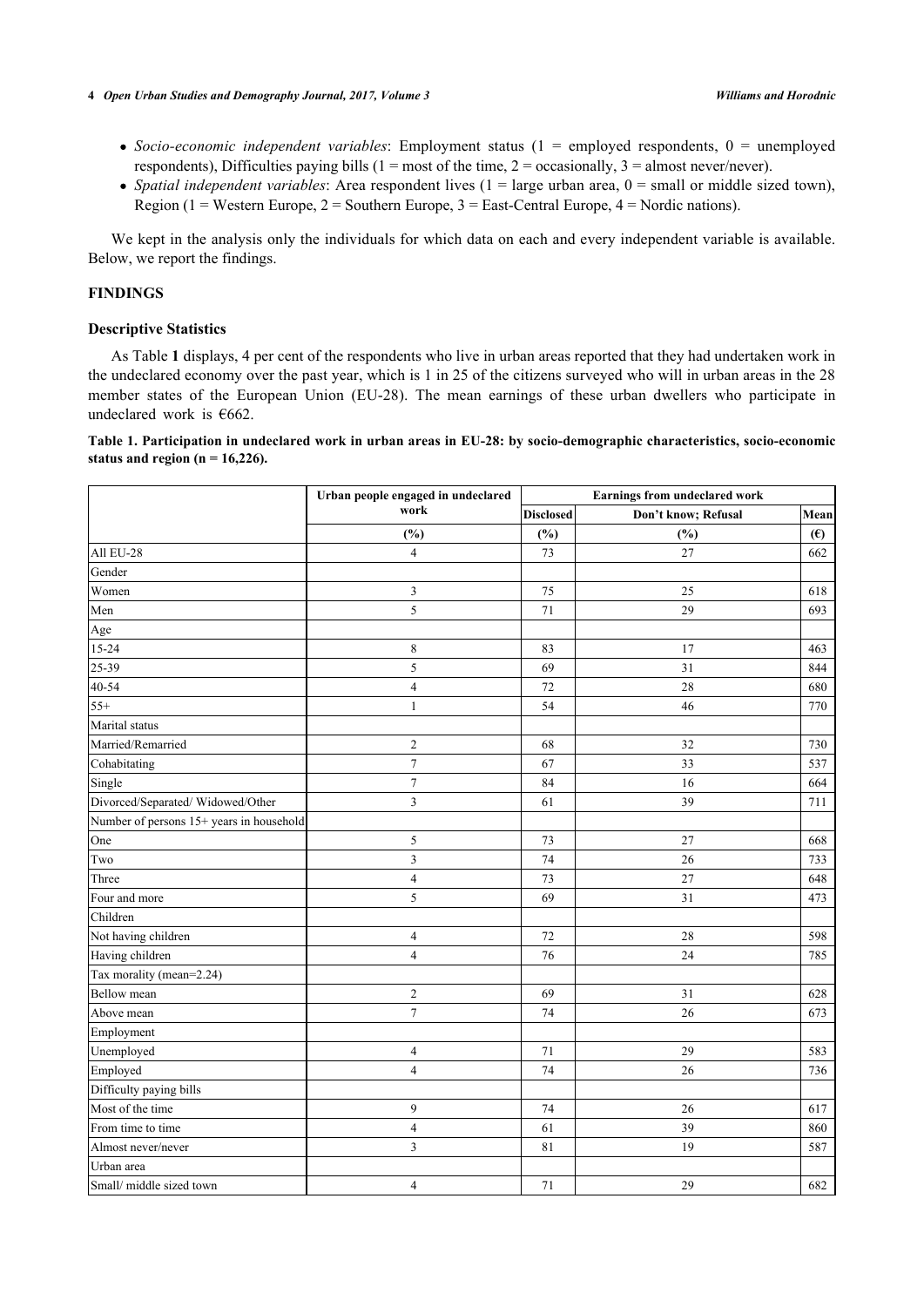*(Table ) contd.....*

|                     | Urban people engaged in undeclared | Earnings from undeclared work |                     |              |  |
|---------------------|------------------------------------|-------------------------------|---------------------|--------------|--|
|                     | work                               | <b>Disclosed</b>              | Don't know; Refusal | Mean         |  |
|                     | (%)                                | $(\%)$                        | $(\%)$              | $(\epsilon)$ |  |
| Large town          |                                    | 76                            | 24                  | 634          |  |
| Region              |                                    |                               |                     |              |  |
| Western Europe      |                                    | 83                            |                     | 548          |  |
| Southern Europe     |                                    | 59                            | 41                  | 1186         |  |
| East-Central Europe |                                    | 53                            | 47                  | 479          |  |
| Nordic Nations      |                                    | 93                            |                     | 939          |  |

To evaluate the marginality thesis, Fig. (**[1](#page-4-0)**) displays how participation rates vary across the European Union, so as to understand whether urban inhabitants in the poor East-Central European and Southern European countries have higher participation rates than the urban inhabitants in the more affluent Nordic and Western European nations. The finding is that the countries in which urban inhabitants are most likely to engage in undeclared work are Estonia (where 13 per cent of urban dwellers had engaged in undeclared work in the prior 12 months), Latvia (11 per cent) and the Netherlands (10 per cent). At the opposite end, the countries with the lowest participation rate in undeclared work are Malta (with less than 1 per cent), Ireland (1 per cent) and Cyprus, Italy and Portugal (2 per cent). As such, the marginality thesis does not appear to hold at the European regional level in the sense that urban dwellers in the less affluent European regions do not appear to have higher participation rates in undeclared work than urban dwellers in the affluent European regions.

<span id="page-4-0"></span>

**Fig. (1).** Participation in undeclared work in urban areas in the past 12 months, by EU-28 country (n = 16,226).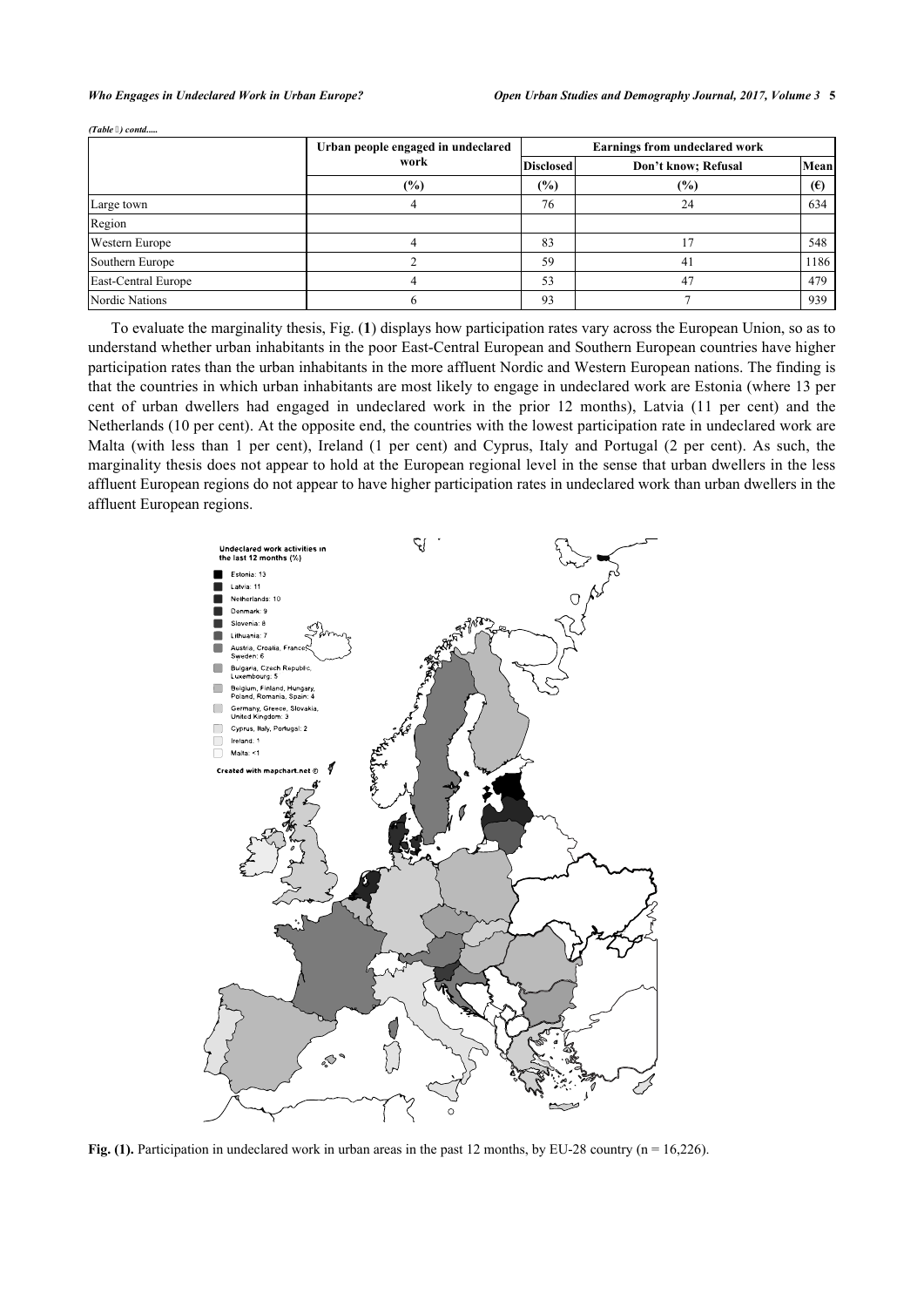#### **6** *Open Urban Studies and Demography Journal, 2017, Volume 3 Williams and Horodnic*

Turning to whether the marginality thesis applies on a socio-demographic, socio-economic and spatial level, Table **[1](#page-3-0)** displays some mixed results. Contrary to the marginality thesis, participation in undeclared work is higher amongst urban men than urban women (5 per cent of urban men participated over the past 12 months compared with 3 per cent of urban women) and women earn less than men in urban areas from such work (*i.e.*, 89 per cent the amount earned by men). Furthermore, the unemployed in urban areas are no more likely to participate in undeclared work than the employed and even when they do, their earnings are 76 per cent the amount earned by the employed. Neither do respondents living in small or middle sized towns participate in undeclared work to a greater extent than respondents living in large urban areas. The tentative suggestion from these descriptive statistics therefore, is that the marginality thesis does not apply when discussing gender, employment status and urban settlement size.

However, the marginality thesis does appear to be applicable when discussing younger age groups, who are more likely to participate in undeclared work than older age groups, and also to those who are not married compared with married/remarried participants, as well as those having difficulties paying bills compared with those seldom having such difficulties. For all these population groups, the marginality thesis appears to be valid. Analysing the descriptive statistics therefore, the tentative conclusion is that it is not possible to assert that the marginality thesis is universally applicable at all spatial scales and across all socio-demographic and socio-economic groups.

### **Analysis**

We here analyse the hypothesis that participation in undeclared work significantly varies according to individual socio-demographic, socio-economic and spatial characteristics when other variables are taken into account and held constant. Given the hierarchical structure of the data (*i.e.*, individuals nested within countries), for the multivariate analysis, we employ a multilevel model. As the dependent variable is dichotomous, we use a multilevel mixed-effects logistic regression [\[65](#page-10-4)]. Indeed, the likelihood-ratio test for the null hypothesis that there are no variations in participation in undeclared work reports that this hypothesis can be safely rejected. Therefore, the multilevel mixedeffects logistic regression should be the one used.

To analyse the association between the various independent variables and participation in undeclared work when other variables are held constant, an additive model is used. The first stage model (M1) includes solely the sociodemographic factors to examine their association, while the second stage model (M2) adds socio-economic factors alongside the socio-demographic factors, and the third stage model (M3) adds spatial factors to the socio-demographic and socio-economic factors to examine their association with the participation in undeclared work in urban Europe. Table **[2](#page-5-0)** reports the results.

|                                                | Model 1            | <b>Model 2</b>      | Model 3             |
|------------------------------------------------|--------------------|---------------------|---------------------|
| Gender (Women)                                 |                    |                     |                     |
| Men                                            | $0.588***(0.082)$  | $0.643***(0.083)$   | $0.643***(0.083)$   |
| Age (15-24)                                    |                    |                     |                     |
| 25-39                                          | $-0.226*(0.123)$   | $-0.237*(0.129)$    | $-0.231*(0.129)$    |
| 40-54                                          | $-0.614***(0.135)$ | $-0.646***(0.141)$  | $-0.648***(0.141)$  |
| $55+$                                          | $-1.503***(0.161)$ | $-1.512***(0.162)$  | $-1.520***$ (0.162) |
| Marital status (Married/Remarried)             |                    |                     |                     |
| Cohabitating                                   | 0.186(0.127)       | 0.152(0.128)        | 0.147(0.128)        |
| Single                                         | $-0.007(0.141)$    | $-0.053(0.141)$     | $-0.046(0.141)$     |
| Divorced/Separated/Widowed/Other               | 0.101(0.142)       | 0.031(0.143)        | 0.029(0.143)        |
| Number of persons 15+ years in household (One) |                    |                     |                     |
| Two                                            | $-0.392***(0.126)$ | $-0.371***$ (0.126) | $-0.366***(0.126)$  |
| Three                                          | $-0.351**$ (0.141) | $-0.328**$ (0.142)  | $-0.322**$ (0.142)  |
| Four and more                                  | $-0.366**$ (0.156) | $-0.331**$ (0.157)  | $-0.318**$ (0.157)  |
| Children (Not having children)                 |                    |                     |                     |
| Having children                                | $-0.036(0.101)$    | $-0.095(0.101)$     | $-0.105(0.102)$     |
| Tax morality                                   | $0.368***(0.021)$  | $0.358***(0.021)$   | $0.357***(0.021)$   |
| Employment (Unemployed)                        |                    |                     |                     |
| Employed                                       |                    | $-0.061(0.094)$     | $-0.063(0.094)$     |
| Difficulty paying bills (Most of the time)     |                    |                     |                     |

<span id="page-5-0"></span>

| Table 2. Multilevel mixed-effects logistic regression of participation in undeclared work in urban areas. |  |  |  |  |
|-----------------------------------------------------------------------------------------------------------|--|--|--|--|
|                                                                                                           |  |  |  |  |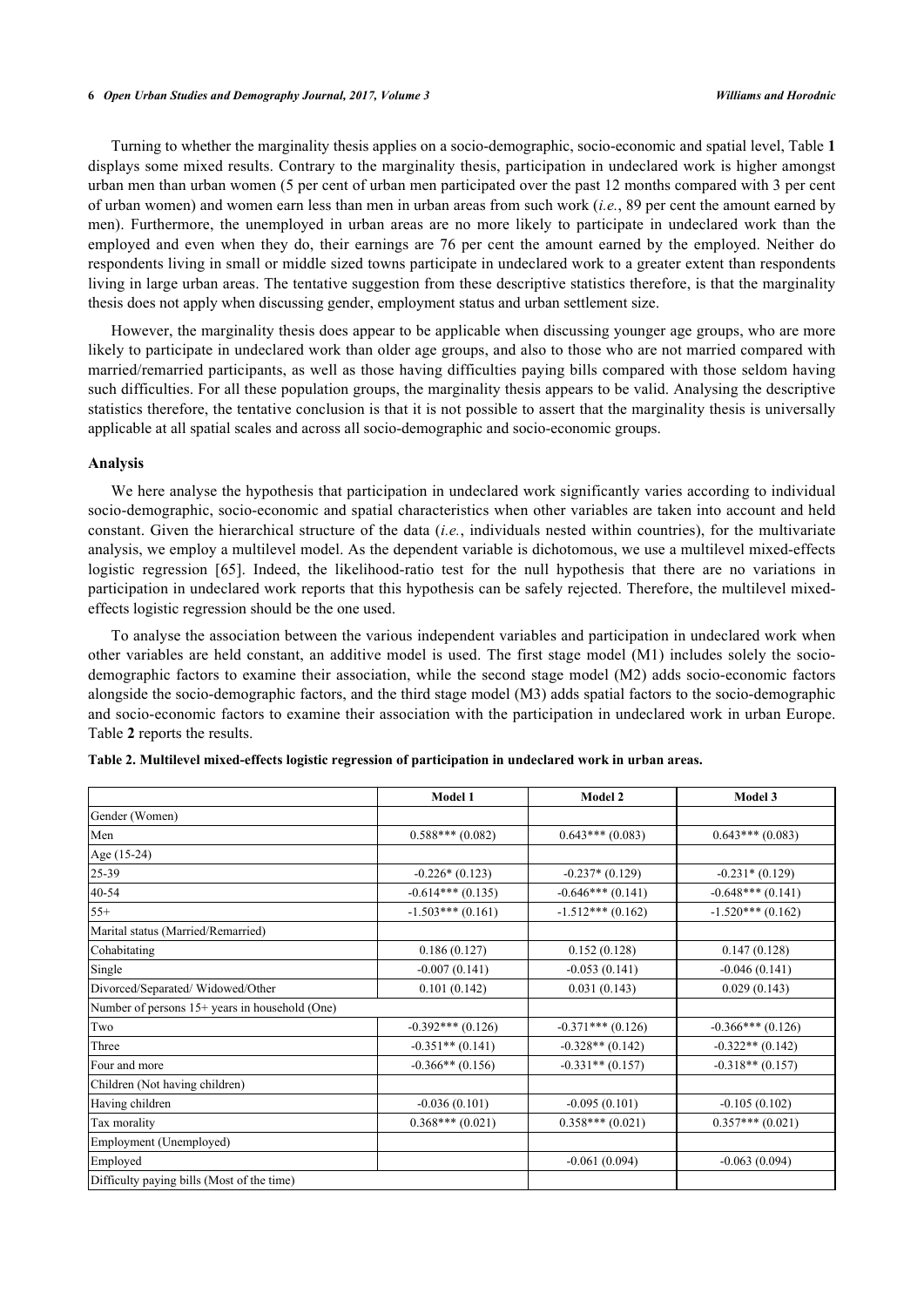*(Table ) contd.....*

|                                      | <b>Model 1</b>      | Model 2             | Model 3             |
|--------------------------------------|---------------------|---------------------|---------------------|
| From time to time                    |                     | $-0.606***(0.112)$  | $-0.622***(0.112)$  |
| Almost never/never                   |                     | $-1.019***(0.115)$  | $-1.049***$ (0.115) |
| Urban area (Small/middle sized town) |                     |                     |                     |
| Large town                           |                     |                     | $-0.062(0.083)$     |
| Region (Western Europe)              |                     |                     |                     |
| Southern Europe                      |                     |                     | $-0.682**$ (0.316)  |
| East-Central Europe                  |                     |                     | 0.118(0.254)        |
| Nordic Nations                       |                     |                     | $0.803**$ (0.368)   |
| Constant                             | $-3.687***$ (0.241) | $-2.942***$ (0.263) | $-2.887***$ (0.302) |
| <b>Observations</b>                  | 16,226              | 16,226              | 16,226              |
| Number of groups                     | 28                  | 28                  | 28                  |
| Random-effects Parameters            |                     |                     |                     |
| Identity: Country                    |                     |                     |                     |
| Variance (constant)                  | $0.298***$          | $0.410***$          | $0.247***$          |

*Notes:*\*\*\* p<0.01, \*\* p<0.05, \* p<0.1; Standard errors in parentheses. All coefficients are compared to the benchmark category, shown in brackets.

Model 1 in Table **[2](#page-5-0)** shows that the marginality thesis is valid when analysing various socio-demographic disparities in participation rates in undeclared work among urban dwellers. Not only are younger urban dwellers significantly more likely to participate in undeclared work, doubtless due to their greater exclusion from the formal labour market [\[12](#page-8-3)], but so too are those urban inhabitants more tolerant of undeclared work and holding non-conformist attitudes towards tax compliance, providing some support for the institutional theory explanation discussed above. That is, those marginalised in urban areas in the sense that their norms, values and beliefs regarding undeclared work do not conform to those of the formal institutions are more likely to participate in such work [[66,](#page-10-5) [67\]](#page-10-6).

Contrary to the marginality thesis however, urban men are significantly more likely to participate in undeclared work than urban women and so too are those urban inhabitants living in a single person household compared with those living in larger urban households. No significant correlation with participation in undeclared work is found when analysing the presence of children in urban household and the marital status of urban dwellers. As such, when considering the socio-demographic variables, the finding is that a variegated understanding of the validity of the marginality thesis is required. The marginality thesis is valid in relation to some marginal groups (such as younger urban people and those with non-conformist attitudes), but not others (such as urban women and single person urban households). The results are in line with other previous studies [\[68](#page-10-7) - [70](#page-10-8)].

When Model 2 adds the socio-economic factors of employment status and financial circumstances people face to the socio-demographic variables, there are no major changes to the association of the socio-demographic variables with participation in undeclared work. Those socio-demographic characteristics statistically significant in Model 1 remain the same. However, the additional finding is that those urban dwellers with financial difficulties are significantly more likely to participate in undeclared work than those with fewer financial difficulties, thus providing support for the marginality thesis. However, no significant association with participation in undeclared work is found when analysing the employment status of urban inhabitants.

When spatial factors are added in Model 3, the association of the socio-demographic and socio-economic characteristics remain as discussed above. However, although there is no evidence to support the marginality thesis when those living in small urban areas are compared with those living in larger urban areas, those urban inhabitants living in the more affluent EU region of the Nordic nations are more likely to participate in undeclared work than those urban dwellers living in Western Europe, and those urban inhabitants living in Southern Europe are less likely. As such, there is no support for the marginality thesis when considering the town size divide and European regional variations. At a European regional level therefore, there appears to be support for the view that undeclared work is not a substitute for the declared economy. Rather, undeclared work appears to be more prevalent in economies where the declared economy is stronger, not least because more money is in circulation that can be used to purchase goods and services from undeclared work.

#### **DISCUSSION AND CONCLUSION**

To evaluate the marginality thesis, the results of a 2013 survey of participation in undeclared work in urban areas in the 28 member states of the European Union. Using multilevel mixed-effects logistic regression analysis, this has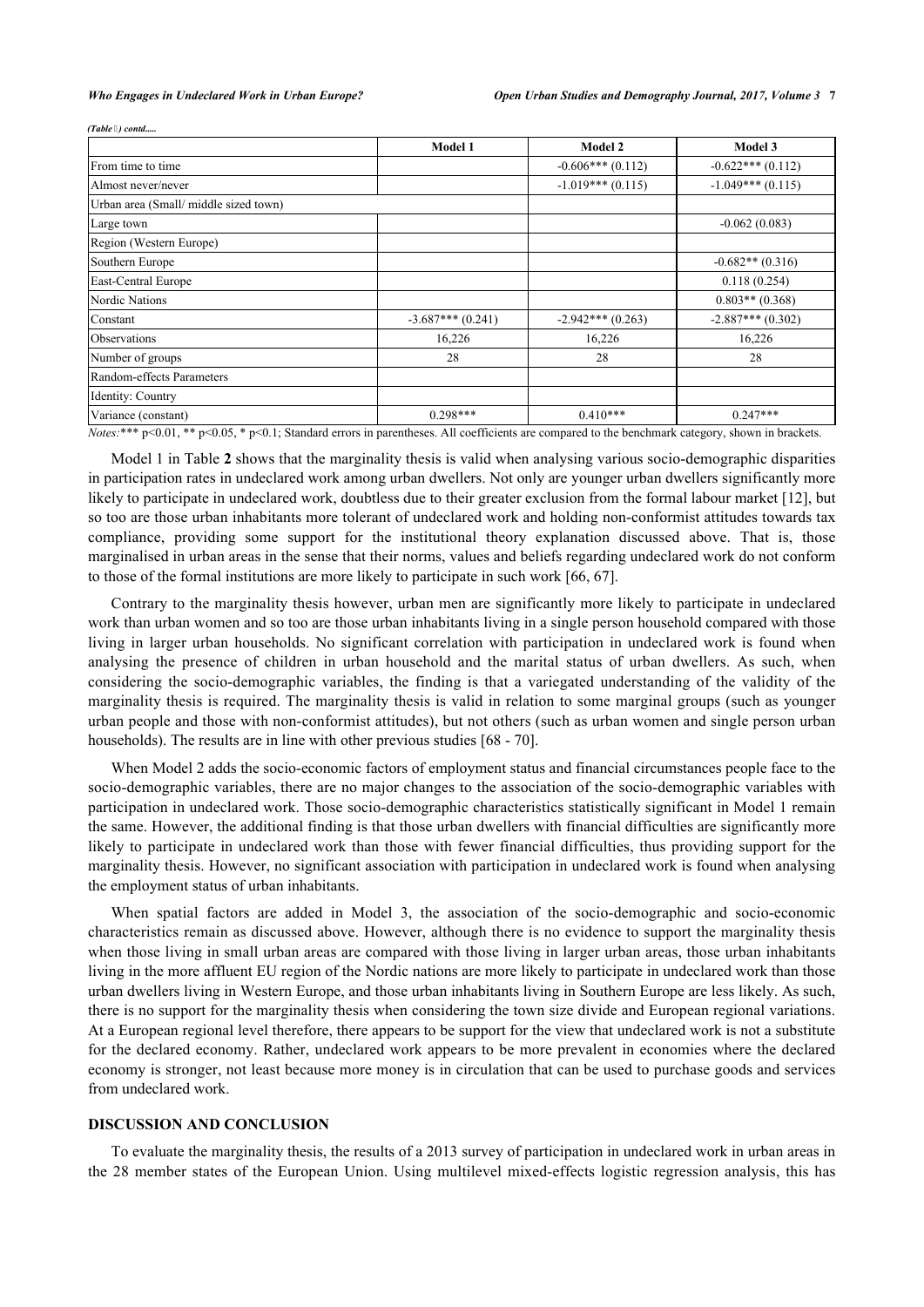#### **8** *Open Urban Studies and Demography Journal, 2017, Volume 3 Williams and Horodnic*

revealed support for the marginality thesis in relation to some groups. Younger urban dwellers are significantly more likely to engage in undeclared work as are those who are more tolerant of undeclared work (who are marginalised in the sense that their values and attitudes do not conform to those of the codes, regulations and laws of the formal institutions) and those who have difficulties paying household bills. Contrary to the marginality thesis meanwhile, urban men are found to be significantly more likely to work undeclared than urban women, as are those living in urban areas in the more affluent EU region of the Nordic nations. No significant relationship exists however, so far as the marital status, the presence of children in the household or the town size is concerned.

Examining the theoretical implications of these findings, the outcome is that a variegated interpretation of the marginality thesis is required when analysing urban Europe. The marginality thesis applies when examining some socio-demographic and socio-economic characteristics such as their age, tax morality and household financial circumstances. However, when gender, household size and regional variations are analysed, the marginality thesis is negated, and indeed reinforces the gender and European regional disparities found in the declared economy. When other characteristics are analysed moreover, such as the town size, marital status and the presence of children, no significant relationship with undeclared work is found in urban Europe. What is now required is to evaluate whether the findings are similar when examining urban areas in other global regions, especially in developing countries, and urban areas in particular nations, as well as rural areas.

Turning to the policy implications, the first important consequence is that these results display the specific spaces and populations that need targeting when seeking to tackle undeclared work in urban Europe. In recent years for example, there has been an emphasis in the European Union on targeting poorer EU regions such as East-Central and Southern Europe when allocating resources through European structural funds to tackling undeclared work [[12,](#page-8-3) [71\]](#page-10-9). However, this paper reveals that urban areas in these poorer EU regions are not disproportionately engaged in undeclared work. Indeed, urban areas in affluent European regions have significantly higher participation rates, suggesting the need for a rethinking of the spatial allocation of European funds for tackling the urban undeclared economy. Although this survey reveals that it is inappropriate to target some marginal populations when tackling undeclared work (such as urban women, people living in small sized towns, and urban inhabitants in less affluent EU regions), it displays that it may be worthwhile targeting other marginal population groups such as younger urban dwellers, single-person urban households and those with household financial difficulties. This analysis, in other words, provides a useful risk assessment of the different marginal urban populations to enable an evaluation of the validity of the currently targeted populations.

In sum, this paper has revealed for the first time the need for a more nuanced approach towards the marginality thesis in the urban areas of the European Union. If this paper thus stimulates the emergence of a more variegated understanding of the validity of the marginality thesis in relation to urban Europe, then it will have fulfilled its objective. If it also encourages a deeper investigation of the policy implications of this more nuanced understanding, not least in terms of the urban populations being targeted by the authorities when tackling the urban undeclared economy and how resources are allocated, then it will have fulfilled its wider intention.

### **CONFLICT OF INTEREST**

The authors confirm that this article content has no conflict of interest.

### **ACKNOWLEDGEMENTS**

Declared none.

#### **REFERENCES**

- <span id="page-7-0"></span>[1] Ahmad AN. Dead men working: time and space in London's ('illegal') migrant economy. Work Employ Soc 2008; 22(2): 301-18. [\[http://dx.doi.org/10.1177/0950017008089106\]](http://dx.doi.org/10.1177/0950017008089106)
- [2] Castree N, Coe N, Ward K, Samers M. Spaces of Work: global capitalism and the geographies of labour. London: Sage 2004.
- <span id="page-7-1"></span>[3] Katungi D, Neale E, Barbour A. People in low-paid informal work. York: Joseph Rowntree Foundation 2006.
- <span id="page-7-2"></span>[4] Statistical Update on Employment in the Informal Economy. Geneva: International Labour Organisation 2012.
- <span id="page-7-3"></span>[5] ILO 2013 Women and Men in the Informal Economy: statistical picture [Retrieved June18, 2015] Available from: [http://laborsta.ilo.org/informal\\_economy\\_E.html](http://laborsta.ilo.org/informal_economy_E.html)
- <span id="page-7-4"></span>[6] Brill L. Women's participation in the informal economy: what can we learn from Oxfam's work?. Manchester: Oxfam 2011.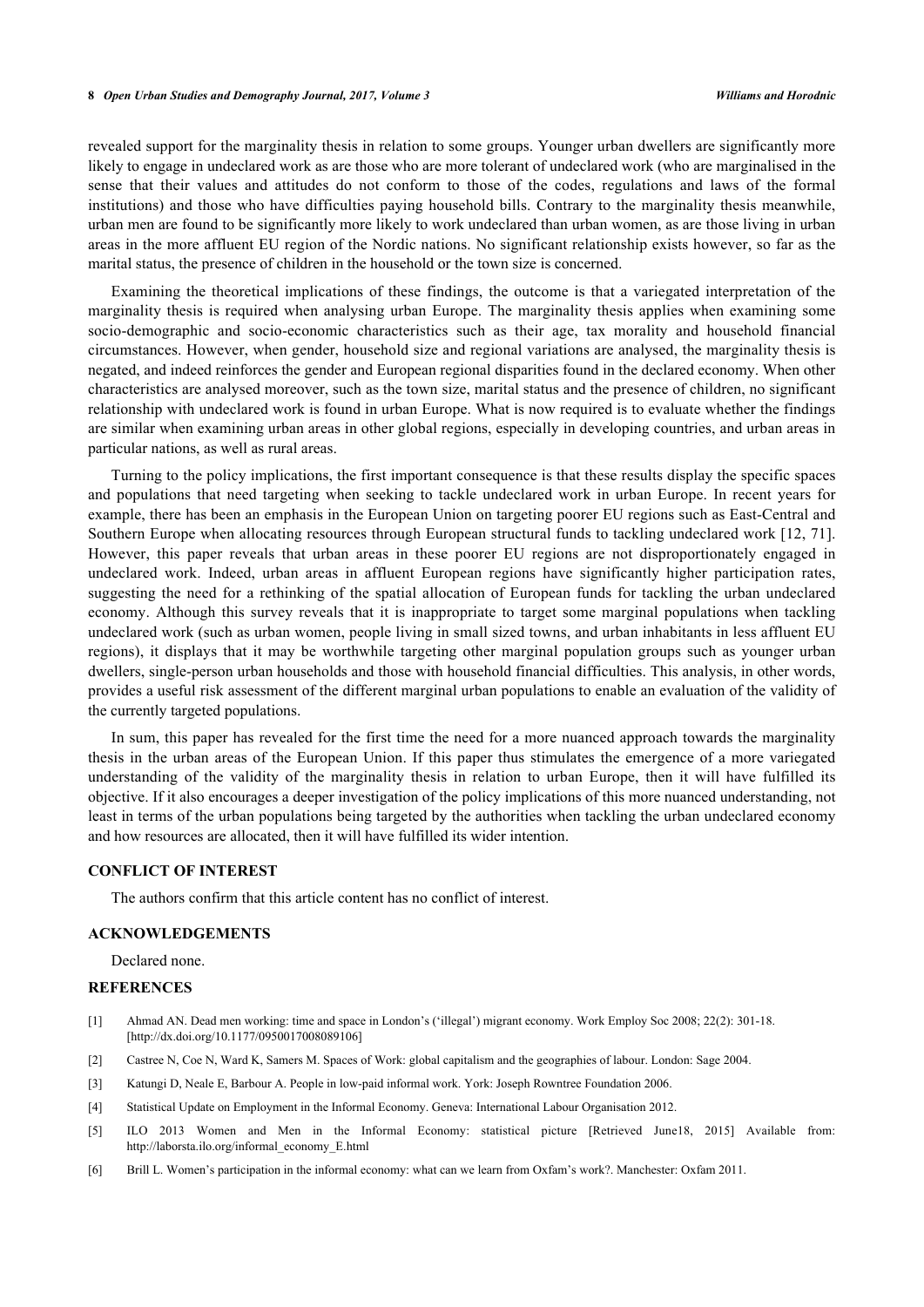- <span id="page-8-17"></span>[7] Slavnic Z. Political economy of informalisation. Eur Soc 2010; 12(1): 3-23. [\[http://dx.doi.org/10.1080/14616690903042724\]](http://dx.doi.org/10.1080/14616690903042724)
- <span id="page-8-0"></span>[8] Taiwo O. Employment choice and mobility in multi-sector labour markets: theoretical model and evidence from Ghana. Int Labour Rev 2013;  $152(3-4)$ : 469-92.
	- [\[http://dx.doi.org/10.1111/j.1564-913X.2013.00189.x](http://dx.doi.org/10.1111/j.1564-913X.2013.00189.x)]
- <span id="page-8-1"></span>[9] Kesteloot C, Meert H. Informal spaces: the geography of informal economic activities in Brussels. Int J Urban Reg Res 1999; 23(2): 232-51. [\[http://dx.doi.org/10.1111/1468-2427.00193](http://dx.doi.org/10.1111/1468-2427.00193)]
- <span id="page-8-10"></span>[10] Leonard M. Informal Economic Activity in Belfast. Aldershot: Avebury 1994.
- <span id="page-8-2"></span>[11] Stănculescu M. Working conditions in the informal sector. South East Europe Review for Labour and Social Affairs 2005; 10(3): 7993.
- <span id="page-8-3"></span>[12] Employment and Social Developments in Europe 2013. Brussels: European Commission 2014.
- [13] Reducing opportunities for tax non-compliance in the underground economy. Paris: OECD 2012.
- <span id="page-8-6"></span>[14] Schneider F. Size and development of the shadow economy of 31 European and 5 other OECD countries from 2003 to 2013: a further decline [Retrieved June 6, 2015] 2013. Available from: [http://www.econ.jku.at/members/Schneider/files/publications/2013/ShadEcEurope31\\_](http://www.econ.jku.at/members/Schneider/files/publications/2013/ShadEcEurope31_Jan2013.pdf) [Jan2013.pdf](http://www.econ.jku.at/members/Schneider/files/publications/2013/ShadEcEurope31_Jan2013.pdf)
- [15] Williams CC, Windebank J. Informal Employment in the Advanced Economies: implications for work and welfare. London: Routledge 1998.
- <span id="page-8-4"></span>[16] Williams CC, Windebank J. Reconceptualising paid informal exchange: some lessons from English cities. Environ Plann A 2001; 33(1): 121-40. [\[http://dx.doi.org/10.1068/a33155](http://dx.doi.org/10.1068/a33155)]
- <span id="page-8-5"></span>[17] Williams CC. Beyond the formal economy: evaluating the level of employment in informal sector enterprises in global perspective. J Dev Entrep 2013; 18(4): 1-18. [\[http://dx.doi.org/10.1142/S1084946713500271](http://dx.doi.org/10.1142/S1084946713500271)]
- <span id="page-8-7"></span>[18] Schneider F, Williams CC. The shadow economy. London: Institute of Economic Affairs 2013. [\[http://dx.doi.org/10.1017/CBO9781139542289](http://dx.doi.org/10.1017/CBO9781139542289)]
- <span id="page-8-8"></span>[19] Button K. Regional variations in the irregular economy: a study of possible trends. Reg Stud 1984; 18(3): 385-92. [\[http://dx.doi.org/10.1080/09595238400185381\]](http://dx.doi.org/10.1080/09595238400185381)
- <span id="page-8-9"></span>[20] Williams CC. Re-theorizing the informal economy in western nations: some lessons from rural England. Open Area Studies J 2010; 3: 1-11. [\[http://dx.doi.org/10.2174/1874914301003010001\]](http://dx.doi.org/10.2174/1874914301003010001)
- <span id="page-8-11"></span>[21] Castells M, Portes A. World underneath: the origins, dynamics and effects of the informal economy. In: Portes A, Castells M, Benton LA, Eds. The Informal Economy: studies in advanced and less developing countries. Baltimore: John Hopkins University Press 1989; pp. 19-41.
- <span id="page-8-12"></span>[22] Leonard M. Invisible Work, Invisible Workers: the informal economy in Europe and the US. London: Macmillan 1998. [\[http://dx.doi.org/10.1057/9780230371873\]](http://dx.doi.org/10.1057/9780230371873)
- <span id="page-8-13"></span>[23] Barbour A, Llanes M. Supporting people to legitimise their informal businesses. York: Joseph Rowntree Foundation 2013.
- <span id="page-8-14"></span>[24] Williams CC. Cash-in-Hand Work: the underground sector and the hidden economy of favours. Basingstoke: Palgrave Macmillan 2004. [\[http://dx.doi.org/10.1057/9780230506190\]](http://dx.doi.org/10.1057/9780230506190)
- <span id="page-8-15"></span>[25] La Porta R, Shleifer A. The unofficial economy and economic development. Brookings Pap Econ Act 2008; 47(1): 123-35.
- <span id="page-8-16"></span>[26] La Porta R, Shleifer A. Informality and development. J Econ Perspect 2014; 28(3): 109-26. [\[http://dx.doi.org/10.1257/jep.28.3.109\]](http://dx.doi.org/10.1257/jep.28.3.109)
- <span id="page-8-18"></span>[27] Davis M. Planet of Slums. London: Verso 2006.
- <span id="page-8-19"></span>[28] Meagher K. Identity Economics: social networks and the informal economy in Nigeria. New York: James Currey 2010.
- <span id="page-8-20"></span>[29] Gallin D. Propositions on trade unions and informal employment in time of globalization. Antipode 2001; 19(4): 531-49. [\[http://dx.doi.org/10.1111/1467-8330.00197](http://dx.doi.org/10.1111/1467-8330.00197)]
- <span id="page-8-21"></span>[30] Evans M, Syrett S, Williams CC. Informal economic activities and deprived neighbourhoods. London: Department of Communities and Local Government 2006.
- <span id="page-8-22"></span>[31] Van Geuns R, Mevissen J, Renooy P. The spatial and sectoral diversity of the informal economy. Tijdschr Econ Soc Geogr 1987; 78(5): 389-98. [\[http://dx.doi.org/10.1111/j.1467-9663.1987.tb01859.x\]](http://dx.doi.org/10.1111/j.1467-9663.1987.tb01859.x)
- <span id="page-8-23"></span>[32] MacDonald R. Fiddly jobs, undeclared working and the something for nothing society. Work Employ Soc 1994; 8(4): 507-30. [\[http://dx.doi.org/10.1177/095001709484002\]](http://dx.doi.org/10.1177/095001709484002)
- <span id="page-8-25"></span>[33] Pahl RE. Divisions of Labour. Oxford: Blackwell 1984.
- <span id="page-8-26"></span>[34] Renooy P. The Informal Economy: meaning, measurement and social significance, Koninklijk Nederlands Aardrijkskundig Genootschap, 1990.
- <span id="page-8-24"></span>[35] Williams CC. Tackling the participation of the unemployed in paid informal work: a critical evaluation of the deterrence approach. Environ Plann C Gov Policy 2001; 19(5): 729-49.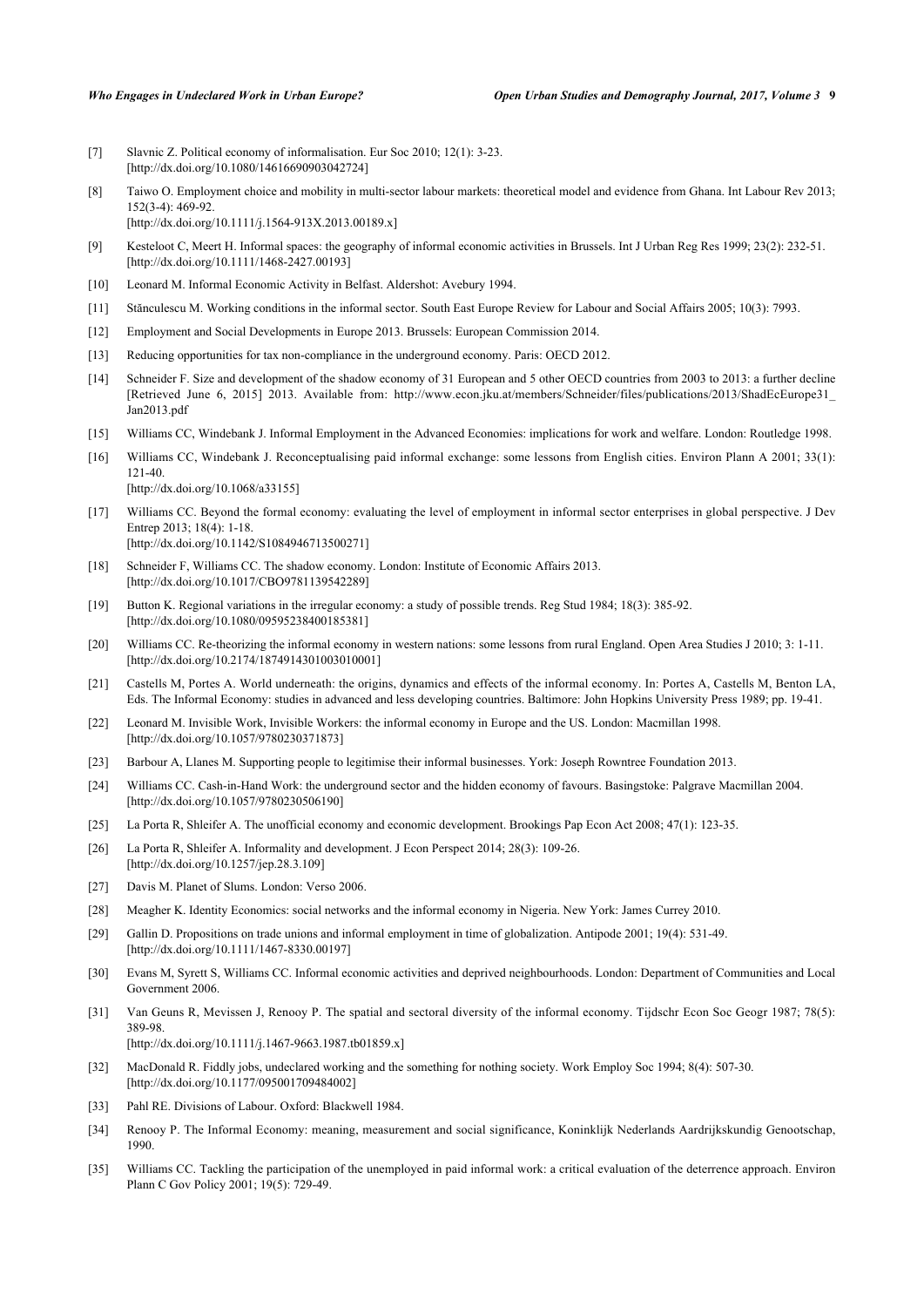[\[http://dx.doi.org/10.1068/c14m\]](http://dx.doi.org/10.1068/c14m)

- <span id="page-9-0"></span>[36] Komter A. Reciprocity as a principle of exclusion: gift giving in the Netherlands. Sociology 1996; 30(2): 299-316. [\[http://dx.doi.org/10.1177/0038038596030002006\]](http://dx.doi.org/10.1177/0038038596030002006)
- [37] Morris L. Informal aspects of social divisions. Int J Urban Reg Res 1994; 18(1): 112-26. [\[http://dx.doi.org/10.1111/j.1468-2427.1994.tb00253.x\]](http://dx.doi.org/10.1111/j.1468-2427.1994.tb00253.x)
- <span id="page-9-1"></span>[38] Williams CC. The Hidden Enterprise Culture: entrepreneurship in the underground economy. Cheltenham: Edward Elgar 2006. [\[http://dx.doi.org/10.4337/9781847201881\]](http://dx.doi.org/10.4337/9781847201881)
- <span id="page-9-2"></span>[39] Fortin B, Garneau G, Lacroix G, Lemieux T, Montmarquette C. L'Economie Souterraine au Quebec: mythes et realites. Laval: Presses de l'Universite Laval 1996.
- <span id="page-9-3"></span>[40] Cook D. Poverty, Crime and Punishment. London: Child Poverty Action Group 1997.
- <span id="page-9-4"></span>[41] Williams CC. Confronting the Shadow Economy: evaluating tax compliance behaviour and policies. Cheltenham: Edward Elgar 2014. [\[http://dx.doi.org/10.4337/9781782546047\]](http://dx.doi.org/10.4337/9781782546047)
- <span id="page-9-5"></span>[42] Lemieux T, Fortin B, Frechette P. The effect of taxes on labour supply in the underground economy. Am Econ Rev 1994; 84(1): 231-54.
- <span id="page-9-6"></span>[43] McInnis-Dittrich K. Women of the shadows: Appalachian women's participation in the informal economy. Affilia 1995; 10(4): 398-412. [\[http://dx.doi.org/10.1177/088610999501000404\]](http://dx.doi.org/10.1177/088610999501000404)
- <span id="page-9-7"></span>[44] Williams CC, Round J, Rodgers P. The role of informal economies in the post-soviet world: the end of transition?. London: Routledge 2013.
- <span id="page-9-8"></span>[45] De Soto H. The Other Path: the economic answer to terrorism. London: Harper and Row 1989.
- [46] De Soto H. The Mystery of Capital: why capitalism triumphs in the West and fails everywhere else. London: Black Swan 2001.
- <span id="page-9-9"></span>[47] Nwabuzor A. Corruption and development: new initiatives in economic openness and strengthened rule of law. J Bus Ethics 2005; 59(1/2): 121-38.

[\[http://dx.doi.org/10.1007/s10551-005-3402-3\]](http://dx.doi.org/10.1007/s10551-005-3402-3)

- <span id="page-9-10"></span>[48] North DC. Institutions, Institutional Change and Economic Performance. Cambridge: Cambridge University Press 1990. [\[http://dx.doi.org/10.1017/CBO9780511808678](http://dx.doi.org/10.1017/CBO9780511808678)]
- <span id="page-9-11"></span>[49] De Castro JO, Khavul S, Bruton GD. Shades of grey: how do informal firms navigate between macro and meso institutional environments? Strategic Entrepreneurship Journal 2014; 8(1): 75-94. [\[http://dx.doi.org/10.1002/sej.1172\]](http://dx.doi.org/10.1002/sej.1172)
- [50] Kistruck GM, Webb JW, Sutter CJ, Bailey AV. The double-edged sword of legitimacy in base-of-the-pyramid markets. J Bus Venturing 2015; 30(3): 436-51. [\[http://dx.doi.org/10.1016/j.jbusvent.2014.06.004](http://dx.doi.org/10.1016/j.jbusvent.2014.06.004)]
- [51] Siqueira AC, Webb JW, Bruton GD. Informal Entrepreneurship and Industry Conditions. Entrep Theory Pract 2016; 40(1): 177-200. [\[http://dx.doi.org/10.1111/etap.12115](http://dx.doi.org/10.1111/etap.12115)]
- [52] Thai MT, Turkina E. Macro-level determinants of formal entrepreneurship *versus* informal entrepreneurship. J Bus Venturing 2014; 29(4): 490-510. [\[http://dx.doi.org/10.1016/j.jbusvent.2013.07.005](http://dx.doi.org/10.1016/j.jbusvent.2013.07.005)]
- [53] Webb JW, Tihanyi L, Ireland RD, Sirmon DG. You say illegal, I say legitimate: entrepreneurship in the informal economy. Acad Manage Rev 2009; 34(3): 492-510.

[\[http://dx.doi.org/10.5465/AMR.2009.40632826](http://dx.doi.org/10.5465/AMR.2009.40632826)]

- [54] Webb JW, Bruton GD, Tihanyi L, Ireland RD. Research on entrepreneurship in the informal economy: framing a research agenda. J Bus Venturing 2013; 28: 598-614. [\[http://dx.doi.org/10.1016/j.jbusvent.2012.05.003](http://dx.doi.org/10.1016/j.jbusvent.2012.05.003)]
- <span id="page-9-12"></span>[55] Webb JW, Ireland RD, Ketchen DJ. Towards a greater understanding of entrepreneurship and strategy in the informal economy. Strategic Entrepreneurship Journal 2014; 8(1): 1-15. [\[http://dx.doi.org/10.1002/sej.1176\]](http://dx.doi.org/10.1002/sej.1176)
- <span id="page-9-13"></span>[56] Williams CC, Shahid M. Informal entrepreneurship and institutional theory: explaining the varying degrees of (in) formalisation of entrepreneurs in Pakistan. Entrepreneurship and Regional Development 2016; 28(1-2): 1-25. [\[http://dx.doi.org/10.1080/08985626.2014.963889\]](http://dx.doi.org/10.1080/08985626.2014.963889)
- [57] Williams CC, Horodnic IA. Evaluating the prevalence of the undeclared economy in Central and Eastern Europe: An institutional asymmetry perspective. Eur J Ind Relat 2015; 21(4): 389-406. [\[http://dx.doi.org/10.1177/0143831X14568835\]](http://dx.doi.org/10.1177/0143831X14568835)
- [58] Williams CC, Horodnic IA. Tackling the informal economy in South East Europe: an institutional approach. Journal of South East European and Black Sea Studies 2015; 15(4): 519-39. [\[http://dx.doi.org/10.1080/14683857.2015.1056980\]](http://dx.doi.org/10.1080/14683857.2015.1056980)
- [59] Williams CC, Horodnic IA. Evaluating the illegal employer practice of under-reporting employees' salaries. Br J Ind Relat 2016. [\[http://dx.doi.org/10.1111/bjir.12179\]](http://dx.doi.org/10.1111/bjir.12179)